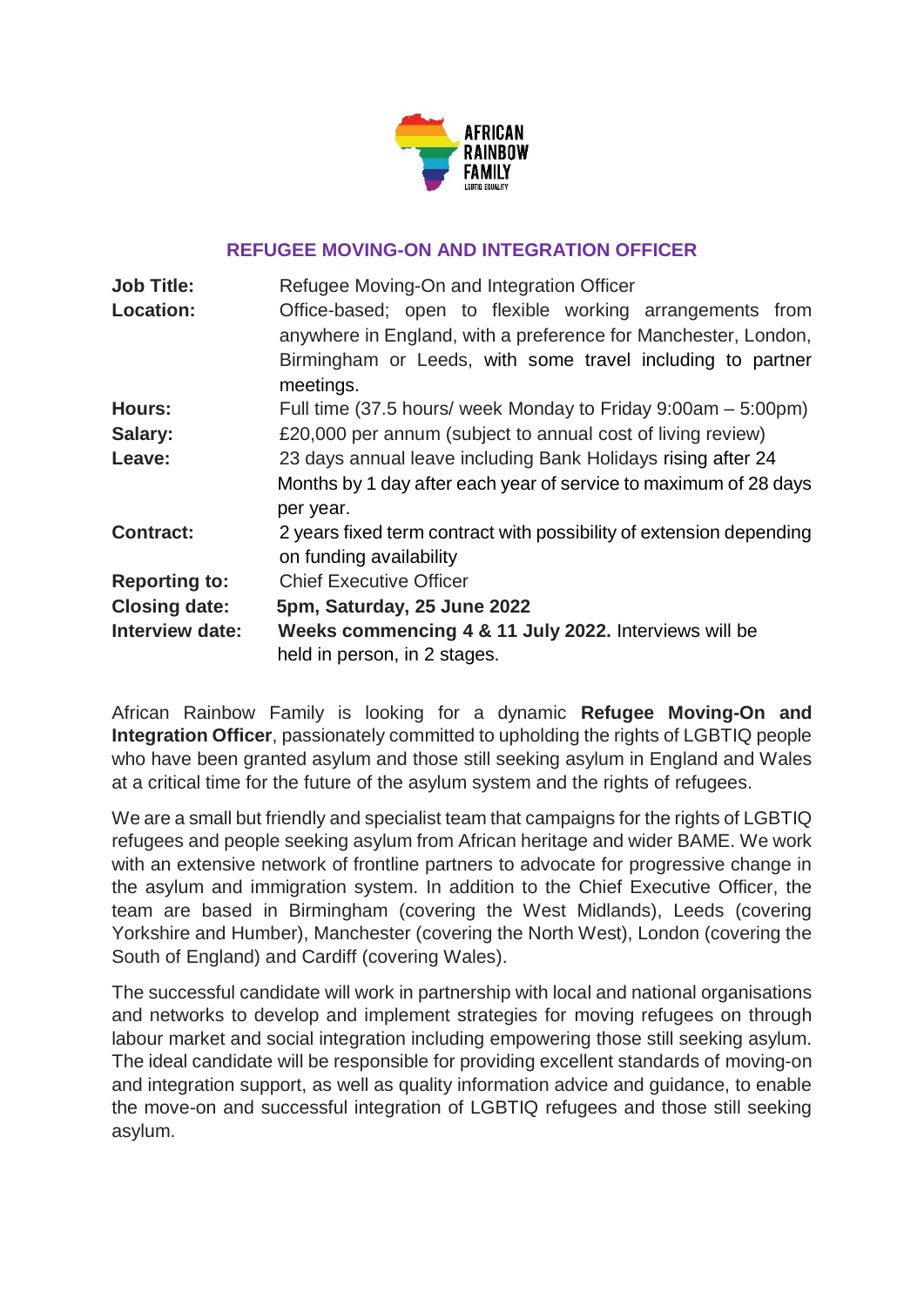We are looking for a motivated and enthusiastic person to join our dedicated refugee support team. This role requires resilience, creativity and a willingness to work flexibly in order to meet the needs of both African Rainbow Family and our beneficiaries. The ideal candidate will promote change locally and nationally. To that end, they will have experience of successfully developing and delivering creative and impactful resources that can achieve policy change. They will be able to effectively build strong partnerships and work collaboratively with partners to identify gaps, amplify existing work and facilitate connections. They will be a self-starter, able to spot influencing opportunities and swiftly mobilise support to seize them. They will have excellent knowledge of the asylum system and a commitment to providing a platform for the voices of those with direct experience of it.

We welcome applications from people of all abilities/disabilities and backgrounds as we believe that each person brings their own valuable experiences to what we do. We encourage people with lived experience of the UK asylum system to apply. The successful candidate must have the right to work in the UK.

### **Get to know us...**

African Rainbow Family (ARF) is a small registered Charity (No. 1185902) which has been supporting LGBT+ refugees and those seeking asylum through the asylum and immigration process and campaigning for their rights since 2014. This includes people of African heritage, the wider Black Asian Minority Ethnic groups and anyone that identifies as an LGBT+ refugee and/or seeking asylum. We provide peer support, advocacy, advice, information and counselling.

ARF was established in 2014 by a lesbian in the wake of some Commonwealth countries in Africa's toxic and draconian anti-gay laws; persecutions and environment which seek to criminalise LGBTIQs for the preference of whom they choose to love. ARF provides:

- Support For LGBTIQ Refugees and People Seeking Asylum
- Support communities who face constant harassment, hate crimes and discrimination heaped on them by an ignorant society because of their sexuality or sexual preferences and or gender identity.
- Campaigning For Global LGBTIQ Equality.

Since it was established in 2014, African Rainbow Family has played a significant role in bringing about positive change for refugees and people seeking sanctuary in the UK. We are part of many coalitions working together to empower people seeking asylum to make a change in the immigration system.

We are a catalyst and convenor of collaboration and joint action. Our work helps strengthen collective advocacy on asylum reform and bridges the gap between policy and the reality on the ground.

We became a charity in late 2019 last year and have ambitious plans for the future as we seek to maximise the potential of our collaborative campaigning and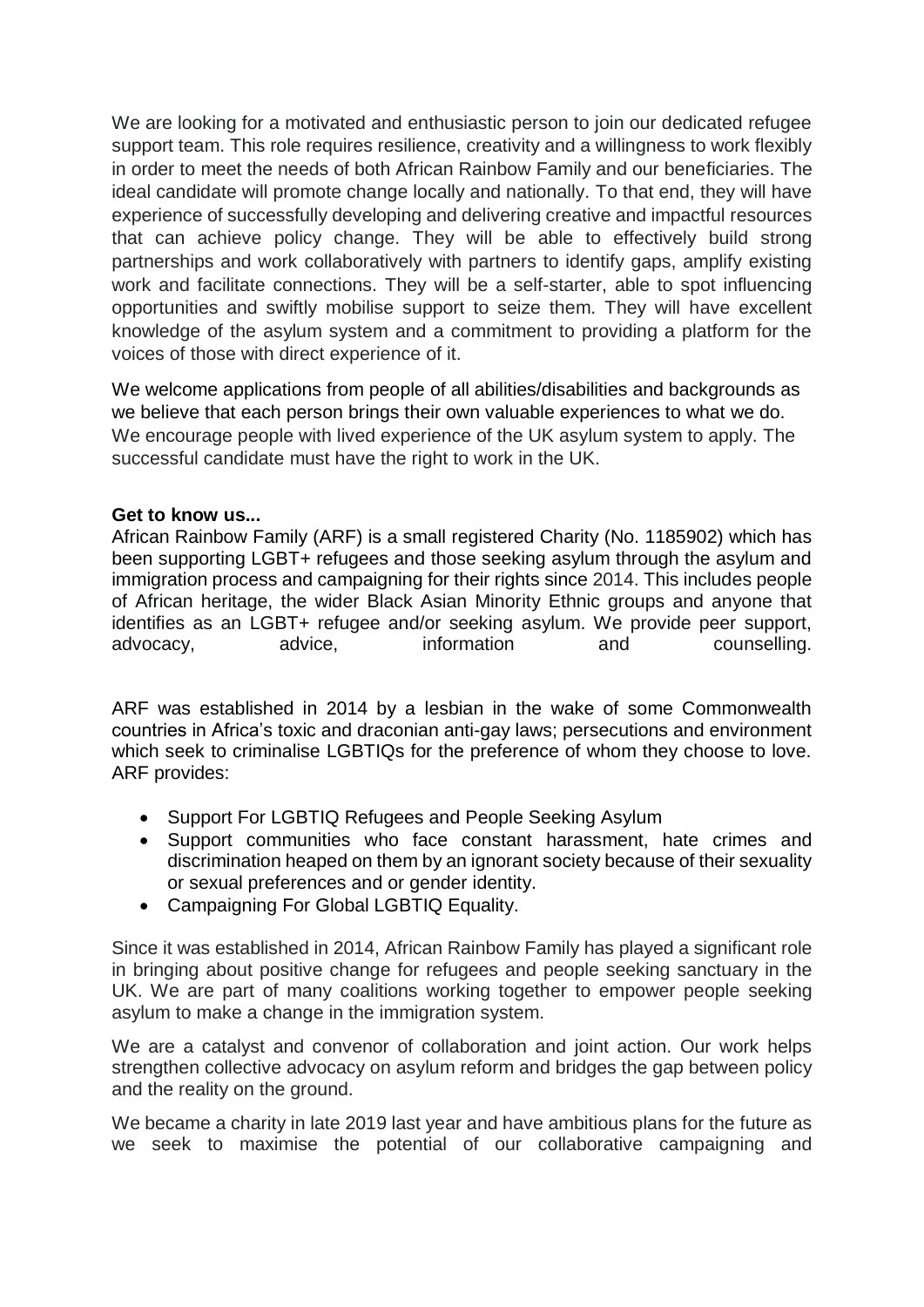communication model and identify opportunities for change at local, regional and national levels, in a challenging external environment.

Our main office is in Manchester with 4 other centres in Leeds, Birmingham, London and Cardiff. A mix of working at home and/or the office is likely for the foreseeable future. There is however, a need for commitment for time in the office. This can be arranged. **We therefore welcome applicants from across the UK.**

### **Benefits include:**

- 23 days annual leave including Bank Holidays
- Equipment to support remote working.
- Flexible working policy.
- Pension scheme.
- Development and growth opportunities.
- Free parking at our office.
- Paid staff day off on their birthday
- Paid 2 duvet days a year
- Salary review
- Employee reward scheme
- Employee wellbeing support
- Paid Sick leave after 6 months

### **Attachments**

- Job description and person specifications
- Application and equal opportunity forms
- Policy on the Recruitment of Ex-Offenders

**HOW TO APPLY:** Please read the job description and person specification. Email your completed application form and optional monitoring form to [recruitment@africanrainbowfamily.org.](mailto:recruitment@africanrainbowfamily.org) For more information on this role or for an informal discussion please contact Aderonke Apata, Founder and CEO: 07711285567. If you know of someone who might be interested in this vacancy, please ask them to get in touch.

The successful applicant will be required to undergo an enhanced DBS check and to disclose all non-protected criminal records at the point of conditional job offer.

The closing date for applications is **5pm, Saturday, 25 June 2022**

Interviews will be held in person, in 2 stages from **weeks commencing 4 & 11 July 2022**

We are sorry that we are unable to provide feedback to unsuccessful candidates.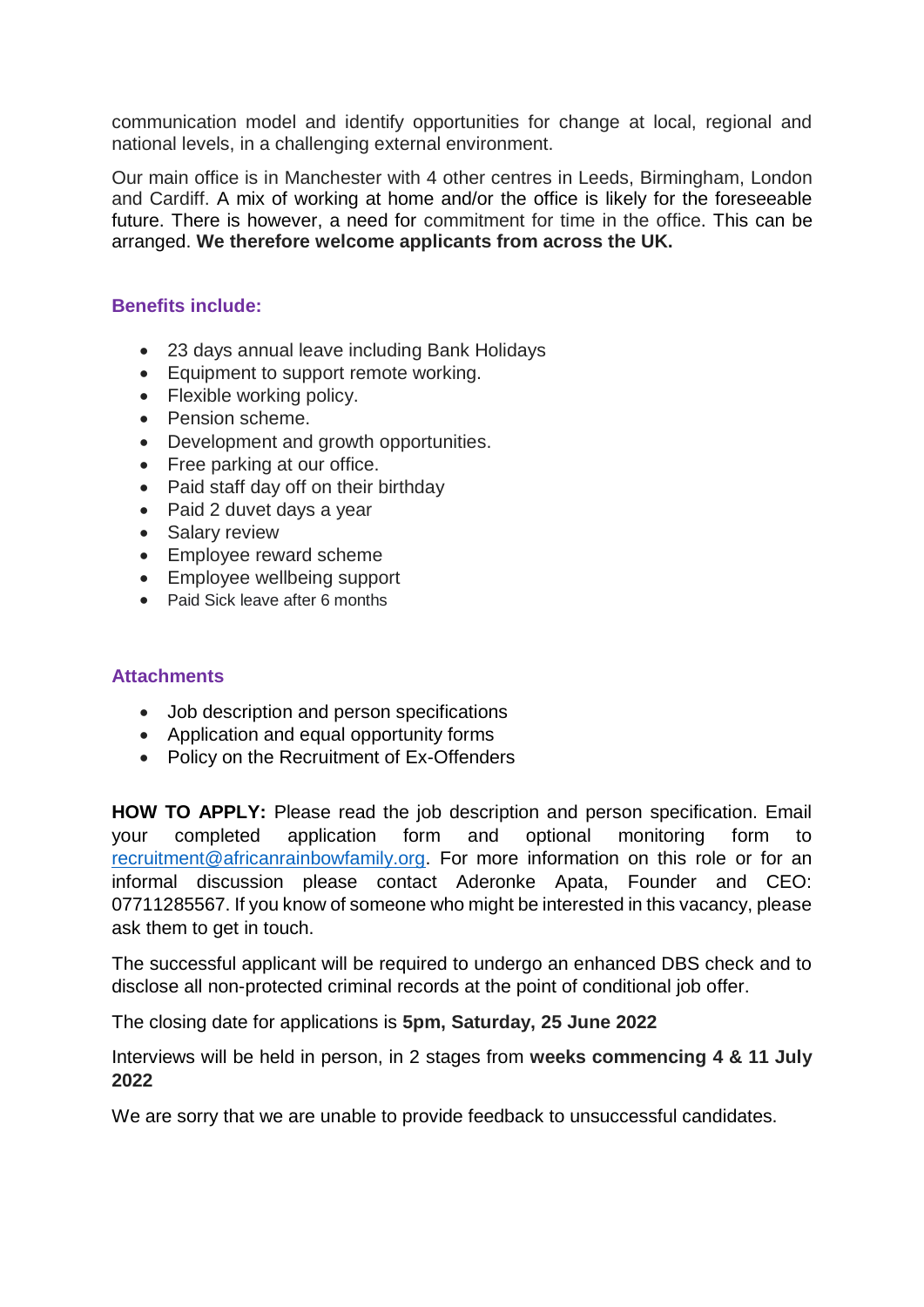# **The vision**

For all LGBTIQ refugees and those seeking asylum in the UK to be successfully moved-on from African Rainbow Family and integrated into the society with access to adequate accommodation, employment and education.

## **Job Description**

# **Key Responsibilities**

- Completing an initial needs and risk assessment for each person referred to African Rainbow Family's services.
- Providing person-centred and culturally sensitive support to beneficiaries.
- Developing a personalised plan of support for each person and ensuring that the plan of support is reviewed regularly.
- Giving advice and support on a range of issues including housing, finance, education, early career initiatives, employment, and health, as required.
- Supporting people with budgeting / registering with care providers / creating social networks / volunteering / training / employment opportunities etc.
- Signposting to other relevant external agencies and referral partners as appropriate.
- Organising and attending group trips to local places of interest for beneficiaries.
- Developing links with external organisations or agencies to promote the needs of refugees and create opportunities for partnership working.
- Effectively managing a designated caseload of beneficiaries, as well as keeping accurate records and maintaining case files to a high standard.
- Fully participating in team meeting, staff meetings, training sessions, supervision and any other relevant forum or communication processes.
- Accompanying beneficiaries to appointments with statutory and/or voluntary services.
- Ensure that the moving-on and integration project provides at least four group workshops each year to refugees and those seeking asylum in areas such as housing legal rights, civil issues, welfare reforms and housing.
- Provide practical assistance such as letter writing, accompanying clients to local schools, job centre plus or others, and form filling.
- Negotiate with service providers on behalf of service users, if requested.
- Support service users in accessing legal representation as related to movingon and integration.
- Assist service users in accessing appropriate services not covered by African Rainbow Family.
- Follow the wishes of service users and support their rights to make informed decisions.
- Encourage service users to self-advocate where possible and support them in doing so.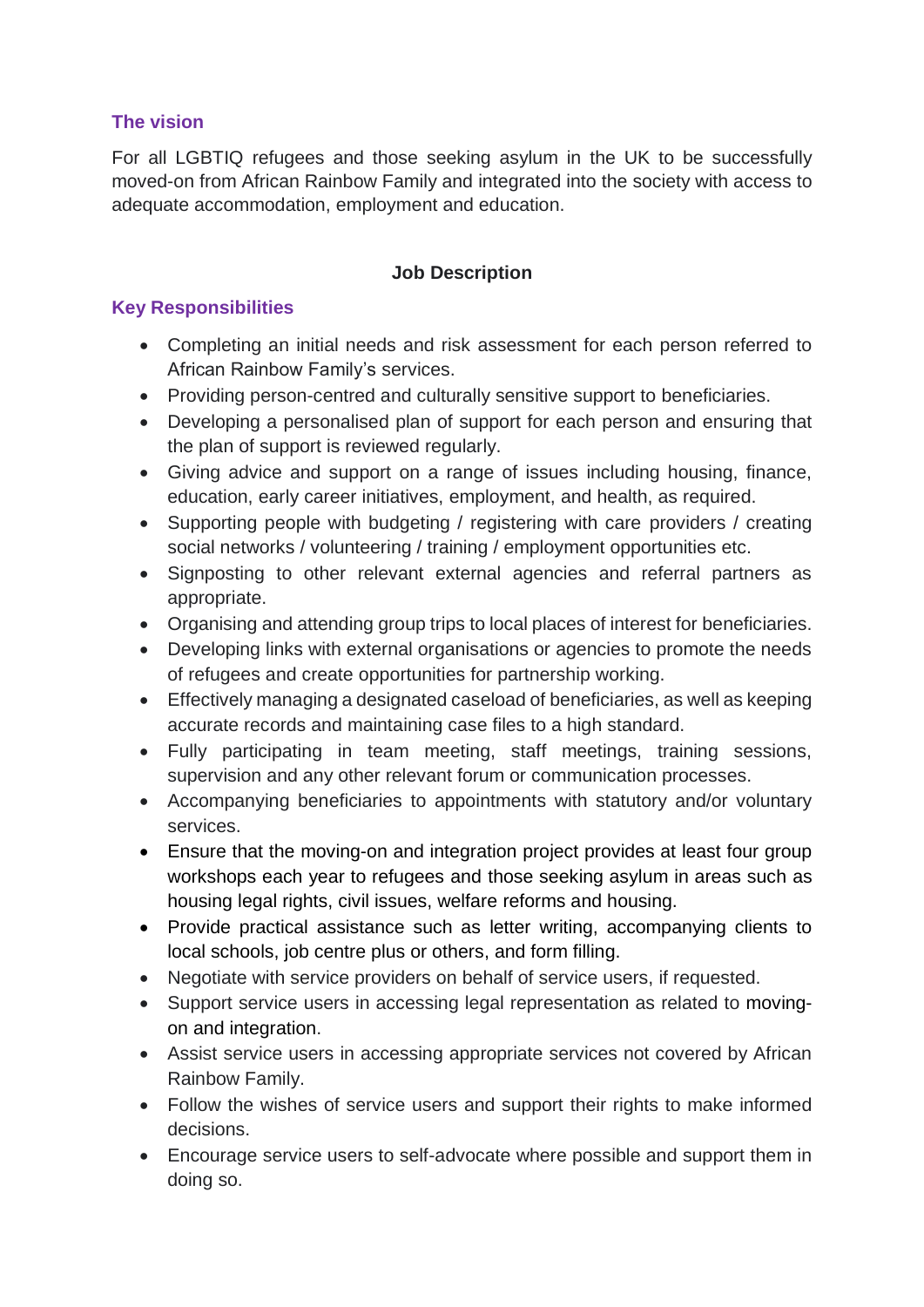- Organising meetings and visiting beneficiaries both at their homes and in the community.
- Completing online or paper forms for employment, welfare benefits etc.
- Provide strategic direction to achieve funding targets and outputs.
- Maintain existing / develop new partnerships with other organisations in order to establish referrals, share resources, promoting and publicising African Rainbow Family's activities and raising the quality of the Move-On and Integration services.
- Maintain independence from statutory service providers and represent LGBTIQ people seeking asylum at meetings and reviews impartially.
- Organise workshops to statutory service providers on LGBTIQ refugee and those seeking asylum's community needs.
- Manage project systems and procedures, and ensure professional best practice and compliance with internal and funder requirements.
- Monthly and annual reporting: collating beneficiary data, management and reporting to the Chief Executive Officer.
- Any other tasks commensurate with the role.

# **Person Specification:**

## **ESSENTIAL:**

- Experience of working with refugees and people seeking asylum in a voluntary or paid capacity.
- A commitment and desire to support refugees with their integration in the UK.
- Experience of providing advice and guidance, integration and culturally sensitive support.
- Experience of creating support plans, completing needs assessments.
- Experience and knowledge of working with people with complex/multiple support needs.
- Ability to effectively assess, manage and continuously review needs and risks.
- Ability to maintain accurate records and manage a caseload.
- Strong organisational and planning skills.
- Ability to manage own time, whilst also working within a team.
- Understanding the importance of safeguarding, in relation to working with vulnerable adults.
- Confident Microsoft skills Outlook, Excel, Word and PowerPoint.
- Strong verbal and written communication skills.
- A commitment to Equality and Diversity principles
- A commitment to the professional representation of African Rainbow Family.